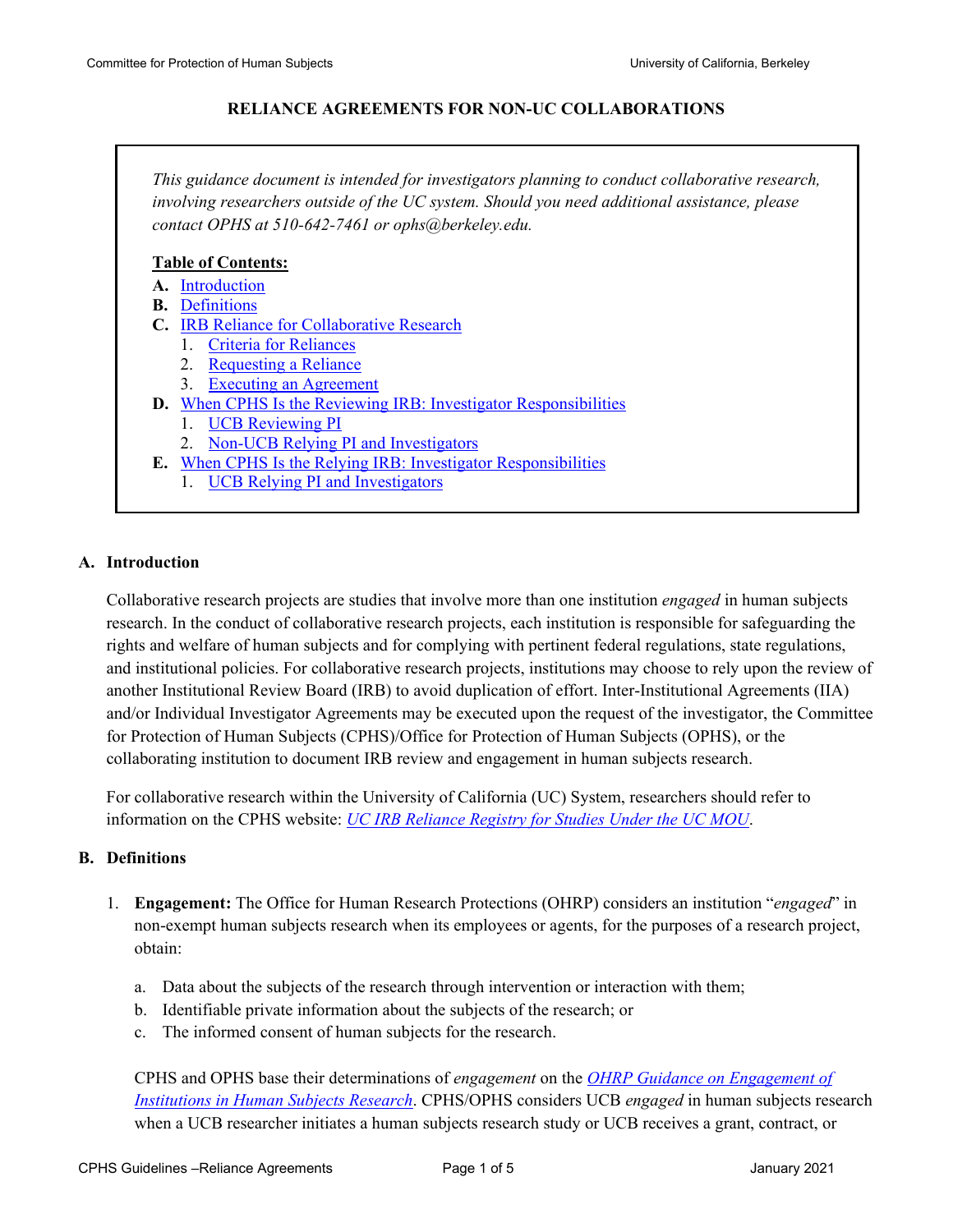cooperative agreement from a funding agency (e.g., National Institutes of Health, National Science Foundation, Department of Defense) to conduct human subjects research. In such instances, UCB will still be considered *engaged* in human subjects research even if all activities involving human subjects are carried out by another entity (e.g., contractors, enumerators, collaborators), and that entity only provides de-identified data to the UCB researchers. See [CPHS Guidelines on Engagement in Human Subjects](https://cphs.berkeley.edu/engagement.pdf)  [Research](https://cphs.berkeley.edu/engagement.pdf) for additional information.

- 2. **Inter-Institutional Agreement** (IIA): Documentation of an institution's reliance on an external IRB's review of a research study. The term **IRB Authorization Agreement** is deemed to be synonymous with IIA. An IIA is signed by:
	- a. The Institutional Official of University of California, Berkeley (UCB), or his/her designee; and
	- b. The Institutional Official of the collaborating institution, or his/her designee.
- 3. **Individual Investigator Agreement:** Documentation of an individual investigator's reliance on CPHS' review, when the investigator is engaged in human subjects research under the direction/supervision of a UCB Principal Investigator (PI). This individual investigator agreement is signed by:
	- a. The Institutional Official of UCB, or his/her designee; and
	- b. The collaborating individual investigator.
- 4. **Individual Investigator:** An individual who is not otherwise an employee/agent of UCB (e.g., faculty, staff, or student) and is either:
	- a. Not acting as an employee of any institution with respect to his/her involvement in the research being conducted with UCB; or
	- b. Acting as an employee or agent of a collaborating institution that neither holds a [Federalwide](http://www.hhs.gov/ohrp/assurances/assurances/filasurt.html)  [Assurance](http://www.hhs.gov/ohrp/assurances/assurances/filasurt.html) (FWA) nor routinely conducts human subjects research. (Note that an inter-institutional agreement may be used instead of multiple individual investigator agreements when there are multiple collaborating researchers affiliated with one institution that doesn't hold an FWA.)
- 5. **Relying Institution/IRB:** The entity that is relying on an external IRB's review of a research study. In many cases, the relying institution will have an FWA and an internal IRB (i.e., the relying IRB).
- 6. **Relying PI:** The individual serving as the PI at the relying institution.
- 7. **Relying Investigators:** Researchers who are working under the supervision of the relying PI or individual investigators who are conducting research under the purview of CPHS.
- 8. **Reviewing Institution/IRB:** The entity conducting the review of a research study on behalf of another entity. The term **IRB of Record** is deemed to be synonymous with reviewing IRB.
- 9. **Reviewing PI:** The individual serving as the PI at the reviewing institution.

# <span id="page-1-0"></span>**C. IRB Reliance for Collaborative Research**

<span id="page-1-1"></span>1. *Criteria for Reliances*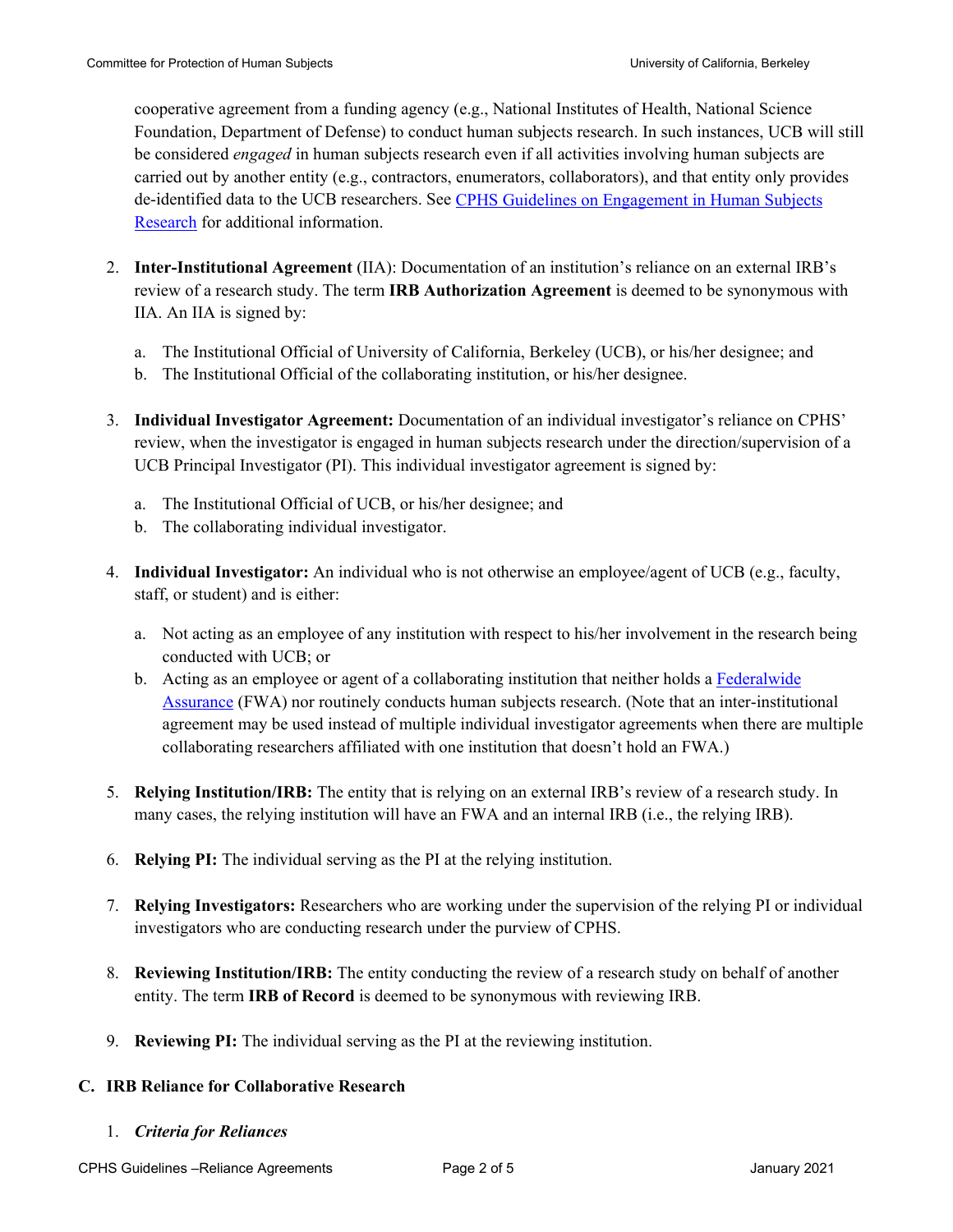CPHS may agree to serve as the reviewing IRB if the research meets all of the criteria below:

- a. Non-UCB researchers (i.e. relying) do not have a potential financial [Conflict of Interest](http://researchcoi.berkeley.edu/) associated with the research (for an exception to this standard, investigators should contact the OPHS Director for guidance; such requests will be reviewed on a case-by-case basis); and
- b. The relying entity is in agreement with [CPHS Policies and Procedures,](http://cphs.berkeley.edu/policies_procedures.html) including [Exempt Category 70](https://cphs.berkeley.edu/guide/exemptcategory70.html)  [\(if applicable\).](https://cphs.berkeley.edu/guide/exemptcategory70.html) It is the relying entity's responsibility to ensure they understand and agree with CPHS Policies and Procedures.

UCB may agree to rely on another IRB if the research meets all of the criteria below:

- a. UCB researchers do not have a potential financial [Conflict of Interest](http://researchcoi.berkeley.edu/) associated with the research;
- b. The research involves no more than minimal risk (for an exception to this standard, investigators should contact the OPHS Director for guidance; such requests will be reviewed on a case-by-case basis). It is the UCB PI's responsibility to notify OPHS if the research involves greater than minimal risk;
- c. The reviewing institution holds an active [Federalwide Assurance \(FWA\);](https://ohrp.cit.nih.gov/search/search.aspx?styp=bsc)
- d. A human subjects protocol has been submitted for IRB review at the Reviewing Institution; and
- e. The study does not use a UCB subject pool (e.g., RPP, SONA, etc).

# <span id="page-2-0"></span>2. *Requesting a Reliance*

Collaborating investigators may either obtain separate IRB reviews or obtain review from a single IRB. In certain circumstances, [single IRB review is required.](https://www.ecfr.gov/cgi-bin/text-idx?mc=true&node=pt45.1.46&rgn=div5#se45.1.46_1114) UCB researchers who are interested in an IRB reliance must consult with OPHS staff by submitting the appropriate [reliance request form.](https://cphs.berkeley.edu/mou.html) Reliance requests and execution of Inter-Institutional Agreements or Individual Investigator Agreements are subject to approval of the OPHS Director. Determinations will be based on Part 5 (Process Overview) of the [IRB](http://cphs.berkeley.edu/policies_procedures/rr412.pdf)  [Reliance Policy](http://cphs.berkeley.edu/policies_procedures/rr412.pdf)

If the reliance request is declined, then each entity shall seek separate IRB reviews for their respective involvement in human subjects research.

#### <span id="page-2-1"></span>3. *Executing an Agreement*

Inter-Institutional Agreements/Individual Investigator Agreements should be executed to document an IRB reliance when the research is *non-exempt* or if a documented agreement is requested by the CPHS/OPHS, the investigator, and/or the collaborating institution.

#### <span id="page-2-2"></span>**D. When CPHS Is the Reviewing IRB: Investigator Responsibilities**

# <span id="page-2-3"></span>1. *UCB Reviewing PI*

In addition to standard UCB PI responsibilities, when CPHS is the reviewing IRB, the UCB PI is responsible for the items outlined below.

- a. *Training:* Following [CPHS Education and Training](http://cphs.berkeley.edu/training.html) requirements.
- b. *Agreements*: Obtaining required signatures from the relying institution(s) and/or the individual investigator(s), when a signed agreement will be executed.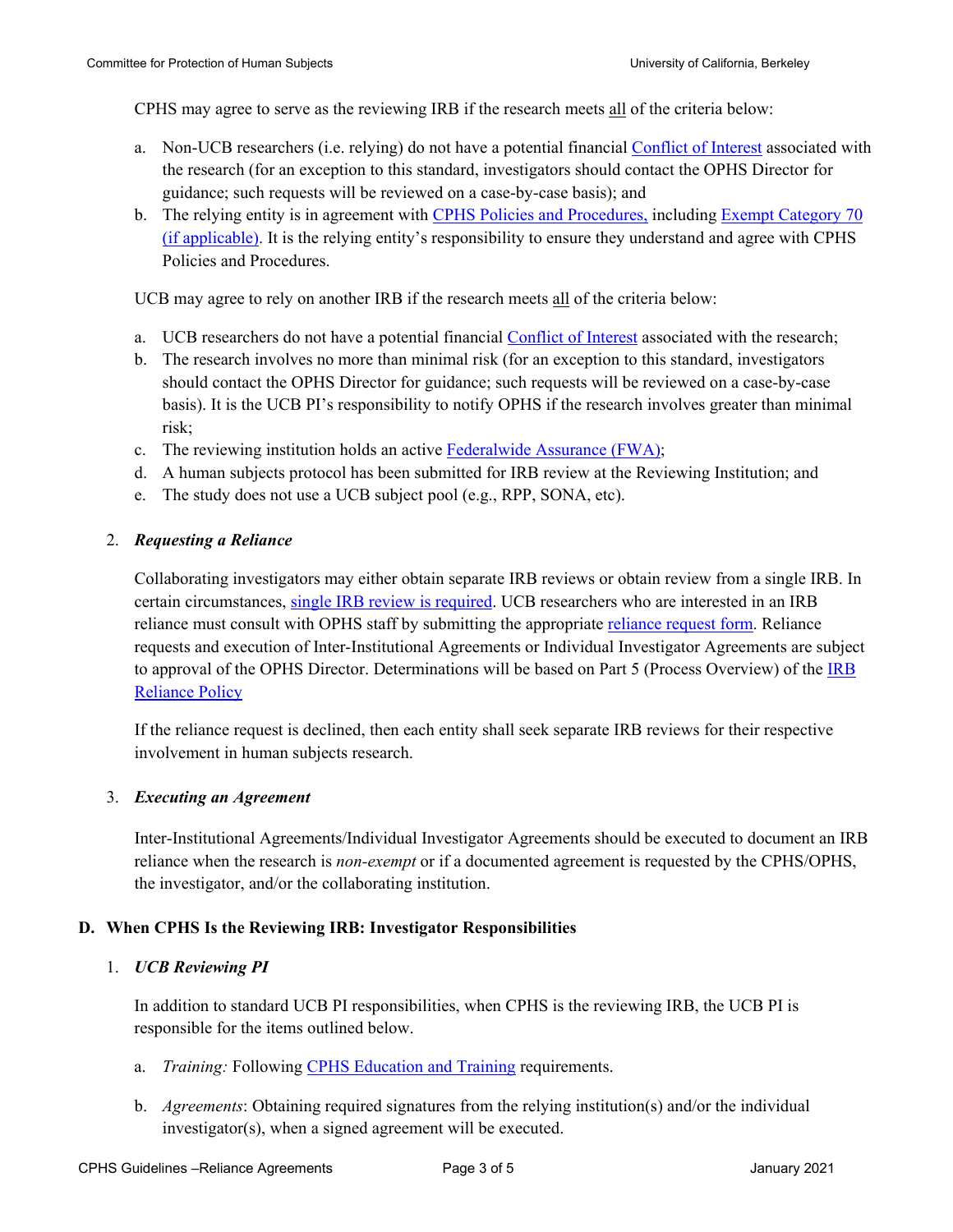- c. *Protocol submissions*: Ensuring that the research activities to be conducted by relying investigators are described in a research protocol submitted to and approved by CPHS prior to implementation.
- d. *Coordination and dissemination of study materials:* Communicating with all relying investigators to ensure necessary and required coordination of any research activities. This includes disseminating the most recent approved version of the protocol, consent document(s), and study materials to relying investigators.
- e. *Reporting*: Submitting reports of unanticipated problems involving risks to subjects or others, serious adverse events, deviations, and/or non-compliance to CPHS on behalf of the relying investigators.

#### <span id="page-3-0"></span>2. *Non-UCB Relying PI and Investigators*

Responsibilities of non-UCB collaborating investigators, who are relying on CPHS review, are outlined below.

- a. *Training:* Following [CPHS Education and Training](http://cphs.berkeley.edu/training.html) requirements.
- b. *Compliance:* Complying with [CPHS Policy and Procedures,](http://cphs.berkeley.edu/policies_procedures.html) federal and state regulations, and if applicable, also complying with the relying institution's policies and procedures.
- c. *Conducting research:* Conducting research according to the protocol approved by CPHS. The relying investigators should not implement any revisions or changes to the protocol without prior approval from CPHS, except where necessary to eliminate immediate hazard(s) to research subjects. Necessary changes to the research should be communicated to the reviewing PI. The reviewing PI is responsible for handling the IRB amendment submission to the reviewing IRB.

#### <span id="page-3-1"></span>**E. When CPHS Is the Relying IRB: Investigator Responsibilities**

#### <span id="page-3-2"></span>1. *UCB Relying PI and Investigators*

Responsibilities of UCB researchers when relying on an external IRB are outlined below.

- a. *Training:* Following [CPHS Education and Training](http://cphs.berkeley.edu/training.html) requirements.
- b. *Agreements*: Obtaining required signatures from the reviewing institution, when a signed Interinstitutional Agreement will be executed.
- c. *Conducting Research:* Conducting research according to the approved protocol and ensuring that the planned research activities are approved by the reviewing IRB prior to implementation. The relying investigators should not implement any revisions or changes to the protocol without prior approval from reviewing IRB, except where necessary to eliminate immediate hazard(s) to research subjects. Necessary changes should be reported to the reviewing PI. The reviewing PI is responsible for handling the IRB amendment submission to the reviewing IRB.
- d. *Compliance:* Complying with [CPHS Policies and Procedures](http://cphs.berkeley.edu/policies_procedures.html) and the reviewing IRB's policies and procedures, in addition to federal, state, and local regulations.